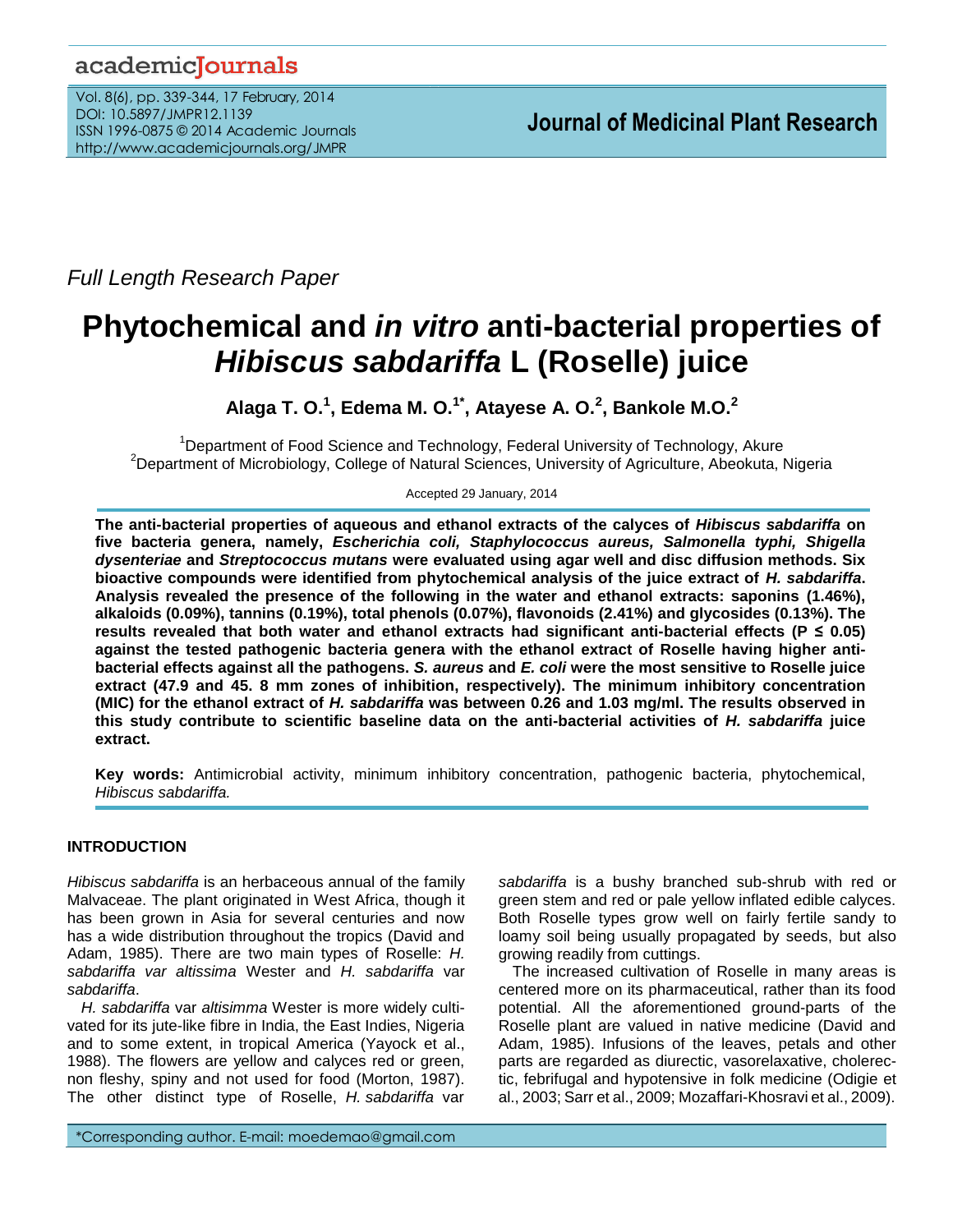Pharmacognosists in Senegal recommend Roselle extract for lowering blood pressure (Chopra et al., 1986), while the mechanisms of blood pressure lowering effect of the calyx extract has been studied in rats (Adegunloye et al., 1996). In experiments with domestic fowl, Roselle extract decreased the rate of absorption of alcohol thereby reducing intoxication arising from alcohol consumption (Morton, 1987). As such, the extract has been found to be a favorite remedy for after-effects of drunkenness. The calyx extract is used in the treatment of debility, hypertension, dyspepsia and heart ailments. The extracts of the leaves and flowers of the Roselle plant are used internally as tonic tea for digestive and kidney functions (Bown, 1995). However, there appears to be limited information on the scientific basis for many of the acclaimed health benefits of this plant. The present study was aimed at assessing the phytochemical properties of *H. sabdariffa* var *sabdariffa* and evaluation of its antibacterial properties as a step towards providing scientific justification for its pharmaceutical uses.

## **MATERIALS AND METHODS**

#### **Collection and processing of samples**

Dried calyces of Roselle *(H. sabdariffa*) were purchased from Kuto market in Abeokuta, South Western Nigeria. The calyces were identified by a botanist in the Department of Biological Sciences, University of Agriculture, Abeokuta, Nigeria.

#### **Preparation of** *H. sabdariffa* **extracts**

Extraction of juice from calyces of *H. sabdariffa* was done with water and ethanol. Replicate 100 g of dried blended calyces of Roselle were soaked in 200 ml of ethanol and distilled water separately. The beakers were covered with aluminum foil and kept at ambient temperature (29±1°C) for 12 h. The extracts were then filtered through Whatman filter paper No. 42 (125 mm) and stored at 4°C until required for analyses.

#### **Test microorganisms**

The microorganisms used in this study comprised clinical isolates of five pathogenic bacteria (*Escherichia coli, Staphylococcus aureus*, *Salmonella typhi, Shigella dysenteriae* and *Streptococcus mutans*) obtained from University College Hospital, Ibadan, Nigeria. These organisms are known to cause diseases such as diarrhoea, dysentery, oral and dental infections. Selected biochemical tests were carried out on the test cultures to confirm their identities before use. The test organisms were sub-cultured in nutrient broth (Oxoid Ltd, UK) at 37°C and stored at 4°C until required for the study. They were used for antimicrobial testing by seeding in agar plates at ca. log 7.0 CFU ml $^{-1}$ .

#### **Phytochemical analyses of** *H. sabdariffa* **extracts**

Screening of *H. sabdariffa* aqueous and ethanol extracts was carried out to identify the phytochemical constituents by standard procedures (Trease and Evans, 1989; Harborne and Harborne, 1998).

#### *Determination of saponins*

Octanol (100 ml) was added to 2 g of each extract, shaken for 5 h to ensure uniform mixing before filtering through a Whatman No.1 filter paper. Twenty millilitres of 40% saturated solution of  $MqCO<sub>3</sub>$ was added to neutralize the filtrate obtained. The mixture was again filtered to obtain a clear colourless solution. To 1 ml of the clear solution 2 ml of 5% FeCl<sub>3</sub> solution was added before making up to 50 ml with distilled water. The mixture was allowed to stand for 30 min for the blood red colouration to develop. The absorbance of the samples were read with a spectrophotometer (Spectronic 20) at a wavelength of 30 nm and compared with 0 to 10 ppm standard saponin solutions. Percent saponin present in the samples was calculated as follows:

% Saponin = Absorbance of sample  $\times$  Average gradient  $\times$  Dilution factor/10,000

## *Determination of alkaloids*

An amount of 2 ml of each extract was warmed with  $2\%$  H<sub>2</sub>S0<sub>4</sub> for 2 min. Each extract was filtered and a few drops of Dragendorff's reagent were added. Orange red precipitation indicated the presence of alkaloids after which quantification was estimated by mixing 10 g of each sample with 20 ml of 80% alcohol. After thorough mixing, more 80 ml of 80% alcohol was added to make the mixture up to 100 ml before 1 g magnesium oxide was added. The mixture was digested in a boiling water bath for 1½ h under a reflux air condenser with occasional shaking. The residue was returned to the flask and re-digested for 30 min with 50 ml alcohol after which the alcohol was evaporated and 20 ml of hot water was added. 2 to 3 drops of 10% HCl was added and the solution was transferred into a 150 ml volumetric flask and mixed thoroughly with 5 ml each of zinc acetate and potassium ferric cyanide solutions consecutively. The mixture was allowed to stand for a 5 min before being filtered through a dry No. 1 Whatman filter paper. 10 ml of filtrate was transferred into a separator funnel and the alkaloids present were extracted by shaking vigorously with five successive 30 ml portions of chloroform. The residue obtained was dissolved in hot water and transferred into a Kjeldahl flask with the addition of 0.2 g Selenium for digestion to a colourless solution to determine the percentage nitrogen by Kjeldhal distillation method. The percentage nitrogen obtained was multiplied by dilution factor 6.26 to get percentage total alkaloid.

Alkaloid  $\left(\% \right)$  = Nitrogen percentage  $\times$  6.26

# *Determination of tannins*

An amount of 2 ml of each extract was mixed with distilled water in a separate tube and heated in a water bath. The mixture was filtered and ferric chloride reagent was added to each of the filtrates. Dark green coloration indicated the presence of tannins. To determine the amount of tannins present, 100 ml of 4:1 solvent mixture (that is, 80 ml of acetone + 20 ml of glacial acetic acid) was used to extract tannin from 2 g of each sample. After allowing the mixture to soak for 5 h, the sample was filtered using a double layered Whatman No.1 filter paper. The filtrate was made up to the 100 ml mark with distilled water and mixed thoroughly. One millilitre of sample extract was pipetted into 50 ml volumetric flask, 20 ml water was added as well as 2.5 ml Folin-Denis reagent and 10 ml of  $17\%$  Na<sub>2</sub>CO<sub>3</sub> before mixing thoroughly. The mixture was made up to mark with water, mixed again and allowed to stand for 20 min. Bluish-green colouration indicated positive result for tannins. Standard tannic acid solution of range 0 to 10 ppm was treated similarly as 1 ml of sample earlier. The absorbance of the tannic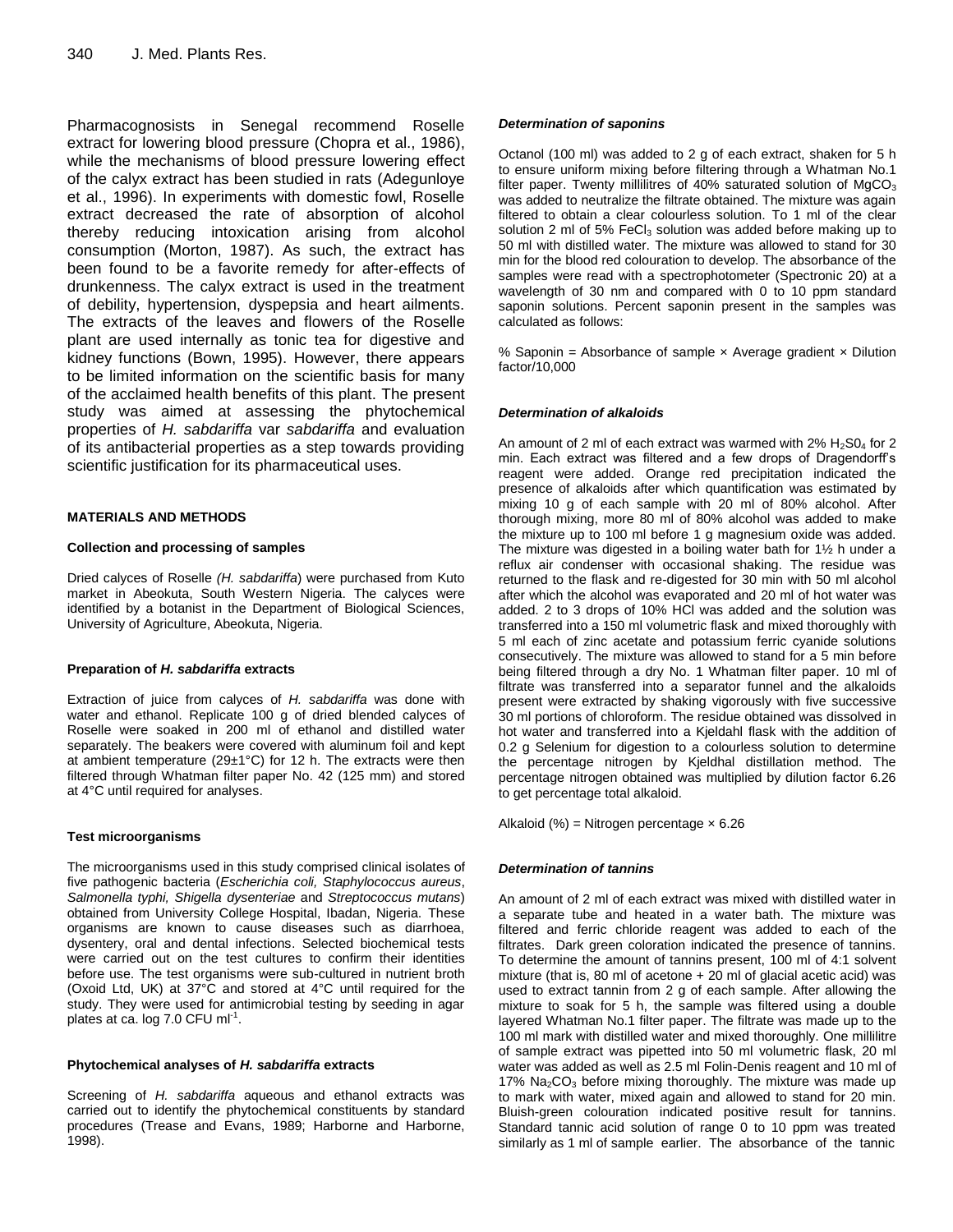acid standard solution as well as sample was read after colour development on a spectrophotometer (Spectronic 20) at a wavelength of 760 nm. Percentage of tannin was calculated using the formula:

 Absorbance of sample × Average gradient × Dilution factor Tannin  $(%) = -$ 10,000

#### *Determination of total polyphenols*

An amount of 10 g of samples were soaked in 20 ml of distilled water for 4 days. The samples were filtered and each filtrate was made up to 100 ml with distilled water. One millilitre of filtrate from each sample was measured into a test-tube, 3 ml of each 0.008 N potassium hexacyanoferrate (iii) and 0.01 N of iron (iii) chloride were added into each filtrate. The absorbance of each filtrate was read on a spectrophotometer after 10 min. The percentage total polyphenol was determined using the formula:

Total polyphenol 
$$
(\%) = \frac{Absorbance \times Average gradient \times Dilution factor}{Weight of sample} \times 100
$$

\nWeight of sample

#### *Determination of flavonoids*

To 2 ml of each extract was added 2 ml of dilute sodium hydroxide and hydrochloric acid. Yellow solutions that turned colorless indicated the presence of flavonoids which were quantified by extracting 5 g of each sample with 100 ml solvent - 1% aluminum chloride solution in methanol concentrated HCl, magnesium turnins, and potassium hydroxide solution (Earnsworth et al., 1974). After extraction, absorbances of filtrates were read on a spectrophotometer at 380 mm wavelength and compared with 0.10, 0.15, 0.20, 0.25 and 0.30 ppm standards. The slope was calculated from the standard curve as follows:

| Flavonoid (%) = | \n $\frac{\text{Metre reading} \times \text{Slope} \times \text{Dilution factor}}{\text{Weight of sample}}$ \n | \n $\times 100$ \n |
|-----------------|----------------------------------------------------------------------------------------------------------------|--------------------|
|-----------------|----------------------------------------------------------------------------------------------------------------|--------------------|

#### *Determination of glycosides*

Five grams of each sample were weighed into 250 ml conical flask along with 50 ml of ethanol and 20 ml of distilled water. The mixture was sonicated for 5 min before the addition of 8 ml of concentrated hydrochloric acid. It was refluxed for 3 h and cooled to room temperature. After the extraction, filtration was done using double layer of filter paper. Each extract was transferred into a two-necked 50 ml flask connected with steam generator. This was steamdistilled with saturated sodium bicarbonate solution contained in a 50 ml conical flask for 60 min. One millilitre of starch indicator was added to 20 ml of each distillate and was titrated with 0.2 m of iodine solution. The percentage glycoside was calculated thus:

Hydrocyanide (%) = 
$$
\frac{\text{Titre value} \times 10 \times 0.27}{1000 \times \text{weight of sample}} \times 100
$$

#### **Antimicrobial testing**

The antibacterial activities of aqueous and ethanol extracts of *H. sabdariffa* were determined by paper disc and agar well diffusion methods (Omenka and Osuoha, 2000; Mahesh and Satish, 2008).

#### **Disc diffusion method**

Sterile filter paper discs (5 mm diameter) were soaked in different extracts of known concentration (20 mg/ml per disc) for 2 h. The discs were carefully placed at the centre of labeled seeded plates. The plates were incubated at 37°C for 24 h after which the diameters of the zones of inhibition were measured in millimeters with a ruler. Standard discs of the antibiotic chloramphenicol at a concentration of 10 mg served as positive antibacterial control.

#### **Agar well diffusion method**

In this method, 0.1 ml of 24 h broth culture of each of the test microorganisms containing ca. log  $7.0$  CFU m $I<sup>-1</sup>$  was aseptically seeded into nutrient agar plates and allowed to solidify. The dried plates were then punched with sterile cork borer (5.0 mm diameter) to make open wells. Five hundred microlitres of the test extracts were introduced into the wells before they were incubated at 37°C for 24 h. The zones of inhibition were measured and recorded as for the paper disc diffusion method.

#### **Minimum inhibitory concentration (MIC)**

Different concentrations of the extracts of the calyces of *H. sabdariffa* were prepared to obtain 12.8, 6.4 and 0.20 mg/ml. Three drops of overnight broth culture of the test organisms were inoculated into the different dilutions and incubated at 37°C for 24 h. The MIC of the concentrated extracts against each test organism was taken as the lowest concentration of the extract that inhibited the test organism.

# **RESULTS AND DISCUSSION**

The ethanol extracts of *H. sabdriffa* had higher concentrations of bioactive metabolites than the water extracts except for alkaloids. This result agrees with the work of Glass (1991) who showed that the non-polarity of organic solvents could be responsible for the more efficient extraction of the metabolites. However, saponins were generally well extracted by either water or ethanol.

Flavonoids were found to be the most abundant bioactive agent in *H. sabdriffa* followed by saponins, while polyphenols were the least abundant (Table 1). The flavonoid constituents of *H. sabdariffa* have been reported to show good effect on peroxidase and protease activity in human blood which confirmed the benefit of Roselle as an antioxidant and anti-aging plant, in addition to indications through *in vitro* and *in vivo* studies that flavonoids hold great potential as anticancer substances (Nhung et al., 1998).

Despite the small amounts present, polyphenols extracted from *H. sabdariffa* have been found to have anti-inflammatory effects *in vitro* and *in vivo* thereby improving anti-oxidative conditions (Erl-Shyh et al., 2009). The phytochemical composition of the various extracts was comparable to previous reports of Lin et al. (2005), Olaleye (2007) and Kao et al. (2009).

Results obtained from the anti-bacterial studies presented in Table 2 showed that the calyces of *H. sabdriffa* have significant inhibitory effects on the test pathogens.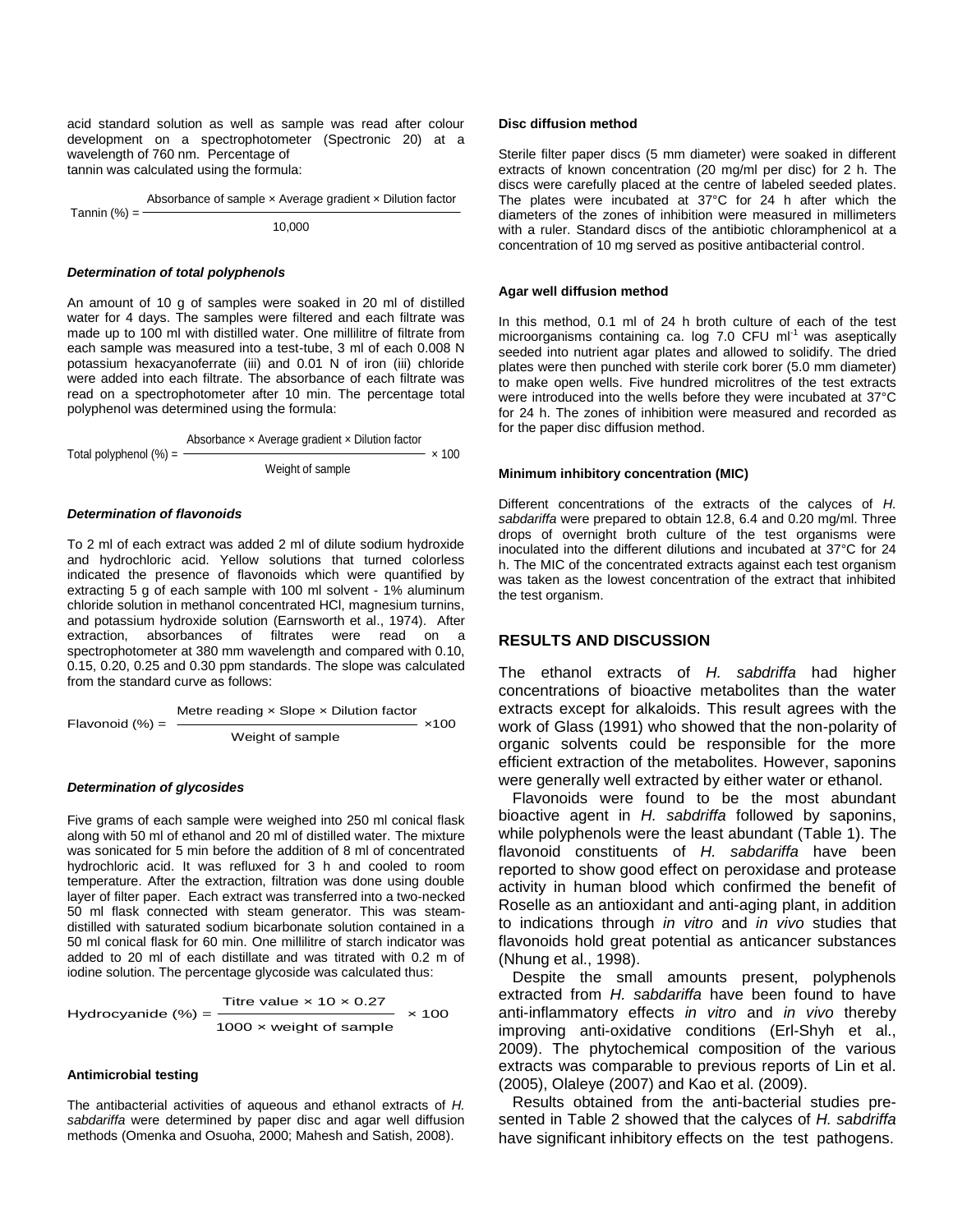|                           | <b>Roselle extract</b> |                        |  |  |
|---------------------------|------------------------|------------------------|--|--|
| <b>Bioactive compound</b> | <b>Water extract</b>   | <b>Ethanol extract</b> |  |  |
| Saponins (%)              | $1.13 \pm 0.03$        | $1.46 \pm 0.02$        |  |  |
| Alkaloids (%)             | $0.09 \pm 0.01$        | $0.08 \pm 0.01$        |  |  |
| Tannins (%)               | $0.07 \pm 0.01$        | $0.19 \pm 0.01$        |  |  |
| Total phenols (%)         | $0.05 \pm 0.00$        | $0.07 \pm 0.00$        |  |  |
| Flavonoids (%)            | $1.08 \pm 0.01$        | $2.41 \pm 0.02$        |  |  |
| Glycoside (%)             | $0.05 \pm 0.00$        | $0.13 \pm 0.01$        |  |  |

**Table 1.** Concentration of bioactive metabolites in extracts of *Hibiscus sabdriffa* juice.

Values are represent means of three replicates  $\pm$  Standard Deviation

**Table 2.** Antimicrobial activities of *Hibiscus sabdriffa* juice by disc and agar well diffusion methods.

|                       | Paper disc diffusion      |                        | Open well diffusion    |                             |                           |                        |
|-----------------------|---------------------------|------------------------|------------------------|-----------------------------|---------------------------|------------------------|
| <b>Test organism</b>  | <b>Aqueous</b><br>extract | Ethanol<br>extract     | Chloramphenicol        | <b>Aqueous</b><br>extract   | <b>Ethanol</b><br>extract | Chloramphenicol        |
| Escherichia coli      | $41.2 \pm 0.2^b$          | $43.2 + 0.2^{\circ}$   | $40.4 \pm 0.4^{\circ}$ | $43.5 \pm 0.5^{\circ}$      | $45.8 \pm 0.2^d$          | 41.2 ± $0.2^b$         |
| Salmonella typhi      | $39.1 \pm 0.3^{\circ}$    | $42.0 \pm 0.3^e$       | $36.0 \pm 0.2^b$       | $40.0 \pm 0.2$ <sup>d</sup> | $43.8 \pm 0.2^f$          | $35.1 \pm 0.1^a$       |
| Shigella dysentariae  | $27.9 + 0.3^a$            | $32.8 + 0.2^c$         | $30.2 \pm 0.2^b$       | $35.8 \pm 0.3^d$            | $43.2 + 0.2^e$            | $32.9 \pm 0.3^c$       |
| Staphylococcus aureus | $43.2 + 0.2^{\circ}$      | $45.6 + 0.6^e$         | $38.9 \pm 0.2^b$       | $44.7 \pm 0.3^d$            | $47.9 \pm 0.2^{\dagger}$  | $37.8 \pm 0.3^{\circ}$ |
| Streptococcus mutans  | $26.9 \pm 0.4^{\circ}$    | $28.1 \pm 0.1^{\circ}$ | $32.1 \pm 0.3^e$       | $22.2 \pm 0.2^a$            | $23.3 \pm 0.3^b$          | $33.2 \pm 0.2^f$       |

Values are zones of inhibition measured in mm  $\pm$  standard deviation. Means with the same superscript are not significantly different at 5% level of significance along the rows.

Generally, the organisms were more sensitive to alcoholic extracts than aqueous extracts. In addition, the open well diffusion method was more sensitive going by the wider inhibition zones recorded for most of the test organisms. The agar well diffusion method was used because it is known to allow better diffusion of the extracts into the medium, thus enhancing contact with the test organisms and ensuring more accurate results. This observation agrees with the work of Omenka and Osuoha (2000) who showed that open well diffusion method allows better diffusion of the extracts into the medium, thus enhancing contact with the organisms as the organisms are introduced directly into the wells. Paper disc may acts as barrier between the extract and the organism thus preventing total diffusion of active components absorbed by the discs into the medium and may be responsible for the observed differences. However, the contrary was the case for *S. mutans* which was also the least sensitive to the extracts recording the lowest inhibition zones (22.2 to 28.1 mm) for both methods (Plate 1).

The widest zone of inhibition (47.9 mm) was observed by the ethanol extract of *H. sabdariffa* against *S. aureus* in the open well diffusion method (Plate 2). This value was followed by 45.8 mm observed in the open well diffusion method for the ethanol extract of Roselle against *Escherichia coli*. A beverage containing *H. sabdariffa* L.



**Plate 1.** Inhibition of *Streptococcus mutans* by ethanol extract of *Hibiscus sabdariffa* using open well diffusion method.

was previously shown to possess bactericidal activity against *E. coli*, *Bacillus subtilis*, *S. typhi* and *K. pneumoniae* (Alian et al., 1983). An inhibitory effect of *H.*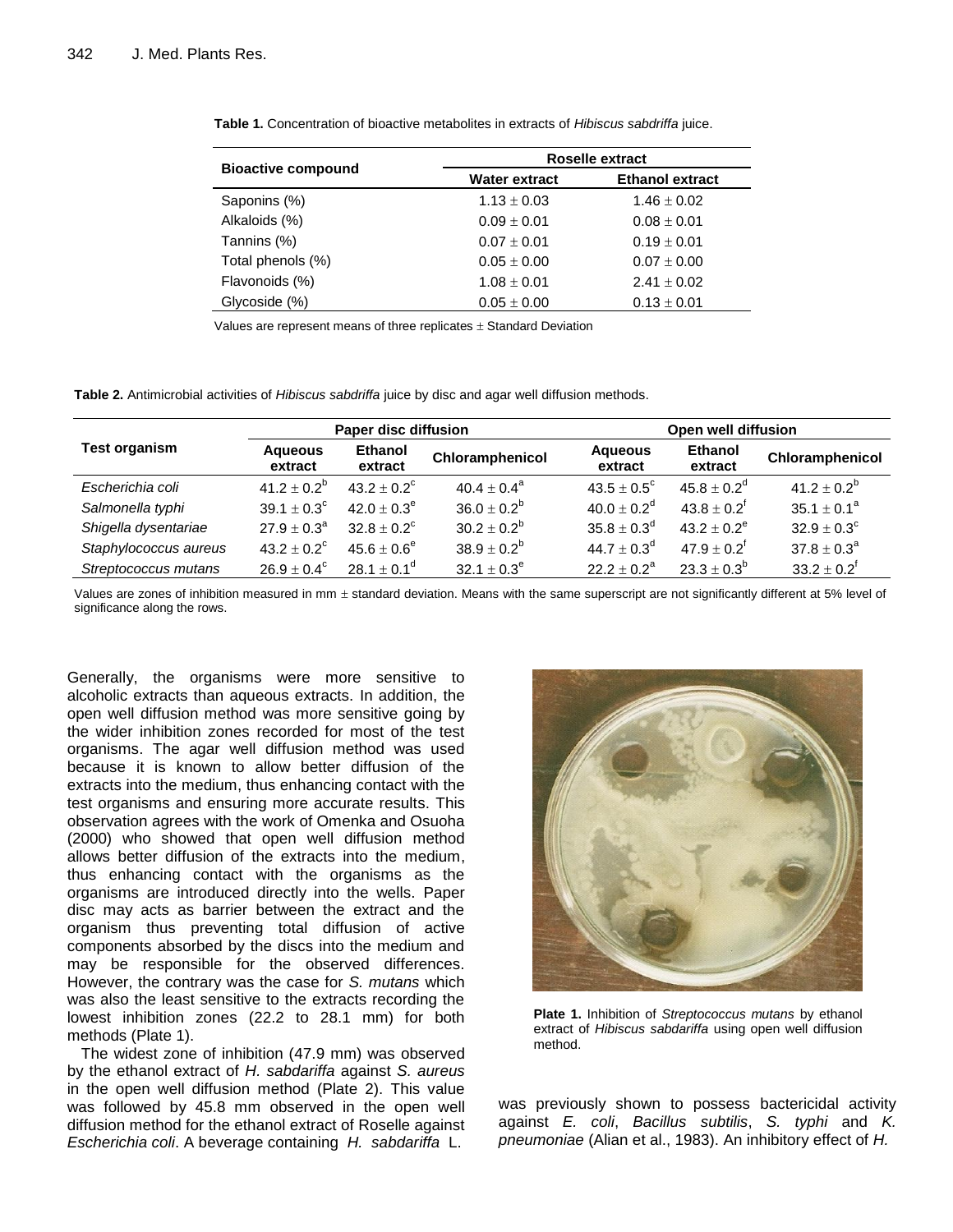

**Plate 2.** Inhibition of *Staphylococcus aureus* by ethanol extract of *H. sabdariffa* using disc diffusion method.





Figure 1. Minimum inhibitory concentration (mg/ml) of test bacteria by ethanol extract of Roselle.

corroborate the antibacterial effects of Roselle extracts against the test pathogens. The values obtained showed that the highest activity was recorded against *E. coli* in ethanol extracts of *H. sabdariffa* juice extract (Figure 1).

The anti-microbial activities demonstrated by the extracts of Roselle justify some of the ethnopharmacological claims about this plant in the treatment of diseases caused by some of the test pathogens such as diarrhoea, dysentery, oral and dental infections.

## **REFERENCES**

Adegunloye BJ, Omoniyi JO, Owolabi OA, Ajagbonna OP, Sofola OA,

Coker HA (1996). Mechanisms of the blood pressure lowering effect of the calyx extract of Hibiscus sabdariffa in rats. Afr. J. Med. Med. Sci. 25:235–238.

- Alian A, El-Ashwah E, Eid N (1983). Antimicrobial properties of some Egyptian non-alcoholic beverages with special reference to tamarind. Egypt. J. Food Sci. 11:109-114.
- Bown D (1995). Encyclopaedia of herbs and their uses. Dorling Kindersley, London. pp. 54-70.
- Chopra RN, Nayar SL, Chopra IC (1986). Glossary of Indian Medicinal plants including the supplement. Council of Scientific and Industrial Research, New Delhi. pp. 20-35.
- David G, Adam P (1985). Crops of the drier region of the tropics. Longman ELBS pp. 61-62.
- Earnsworth NR, Berderka JP, Moses M (1974). Screening of Medicinal Plants. Afr. J. Med. Med. Sci. 25(3):235-238.
- El-Shayeb NMA, Mabrouk SS (1984). Utilization of some edible and